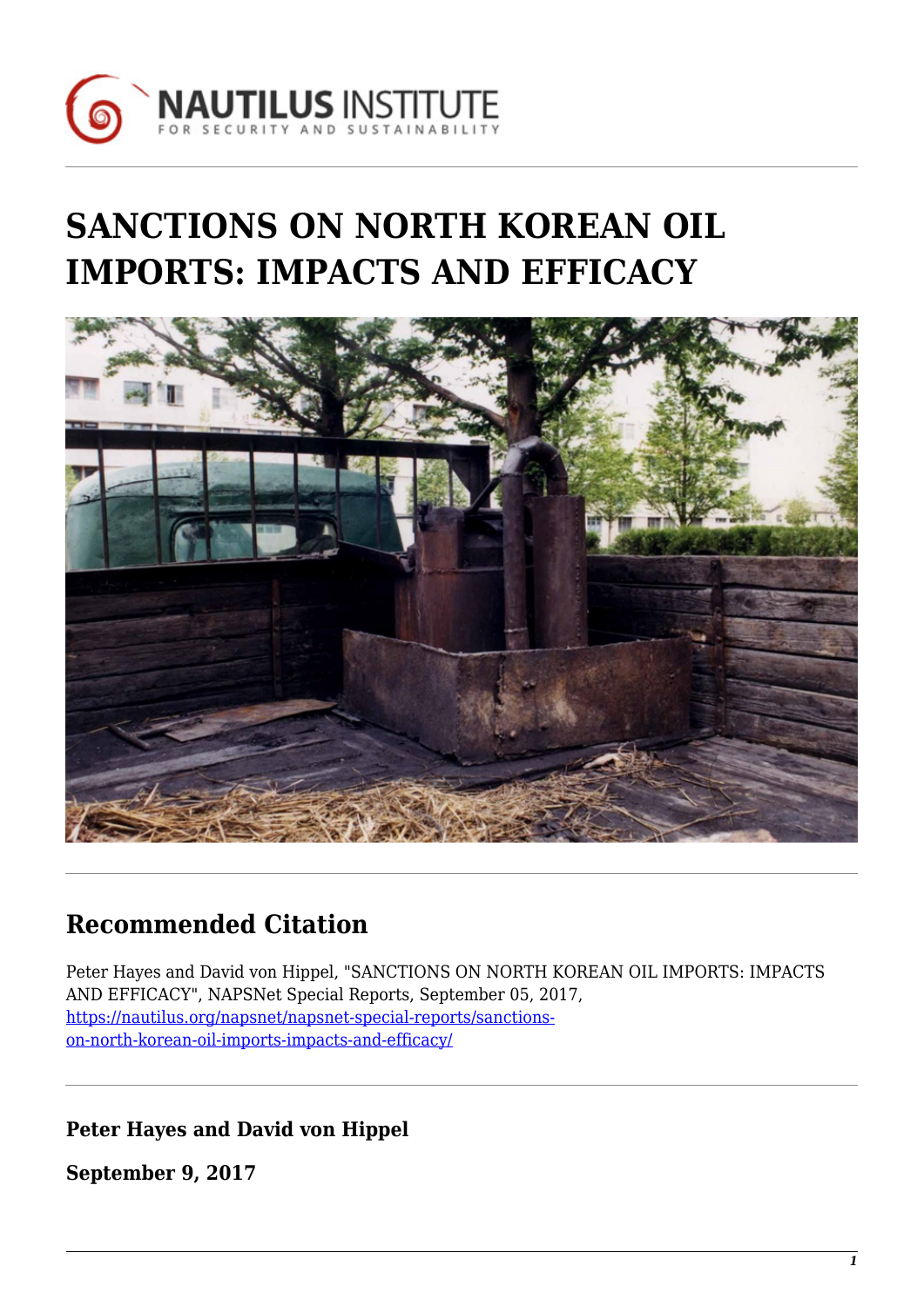## **I. INTRODUCTION**

In this essay, Peter Hayes and David von Hippel analyze the impact of Chinese energy sanctions on the DPRK in response to its missile and nuclear testing. They conclude: "The DPRK could quickly cut its non-military use by about 40% of its annual oil use with a variety of end use reduction and substitution measures; There will be little or no immediate impact on the Korean Peoples' Army's (KPA's) nuclear or missile programs; There will be little or no immediate impact on the KPA's routine or wartime ability to fight due to energy scarcity, given its short war strategy and likely stockpiling; The DPRK has the ability to substitute coal and electricity for substantial fractions of its refined product use, as well as its heavy fuel oil use (the product of oil refining) for heat production; The immediate primary impacts of responses to oil and oil products cut-offs will be on welfare."

David von Hippel is Nautilus Institute Senior Associate. Peter Hayes is Director of the Nautilus Institute and Honorary Professor at the [Centre for International Security Studies](http://sydney.edu.au/arts/ciss/) at the University of Sydney.

The report cited below F*oundations of Energy Security for the DPRK* including the full technical analysis and workbooks is available as a PDF file [here.](https://nautilus.org/napsnet/napsnet-special-reports/foundations-of-energy-security-for-the-dprk-1990-2009-energy-balances-engagement-options-and-future-paths-for-energy-and-economic-redevelopment/) 

The views expressed in this report do not necessarily reflect the official policy or position of the Nautilus Institute. Readers should note that Nautilus seeks a diversity of views and opinions on significant topics in order to identify common ground.

Banner image: North Korean truck with coal gasifier unit, Onchon County, Nautilus Institute photo.

#### **II. NAPSNET SPECIAL REPORT BY PETER HAYES AND DAVID VON HIPPEL**

#### **SANCTIONS ON NORTH KOREAN OIL IMPORTS: IMPACTS AND EFFICACY**

#### **SEPTEMBER 4, 2017**

#### **Introduction**

After the sixth and largest nuclear weapons test by the DPRK on September 2, 2017, United States President Donald Trump released the following message on Twitter:

<span id="page-1-0"></span>*"The United States is considering, in addition to other options, stopping all trade with any country doing business with North Korea*.["\[1\]](#page-7-0)

Taken at face value, this strategy implies that the United States would not trade with China or Russia, the DPRK's two main suppliers of crude oil and petroleum products, unless those nations suspended their trade with North Korea.

<span id="page-1-2"></span><span id="page-1-1"></span>Even ramping up a lesser version of partial energy sanctions, as was reportedly discussed by President Trump and Japanese Prime Minister Abe after the August 29, 2017 missile test,<sup>[2]</sup> and apparently seconded by ROK President Moon Jae-in after the September 3, 2017 nuclear test,[\[3\]](#page-7-2) is highly unlikely at this time, for reasons explained below.

Leaving aside the insoluble difficulties that the United States would face in enforcing such trade restrictions (given that significant trades in oil products between those nations and the DPRK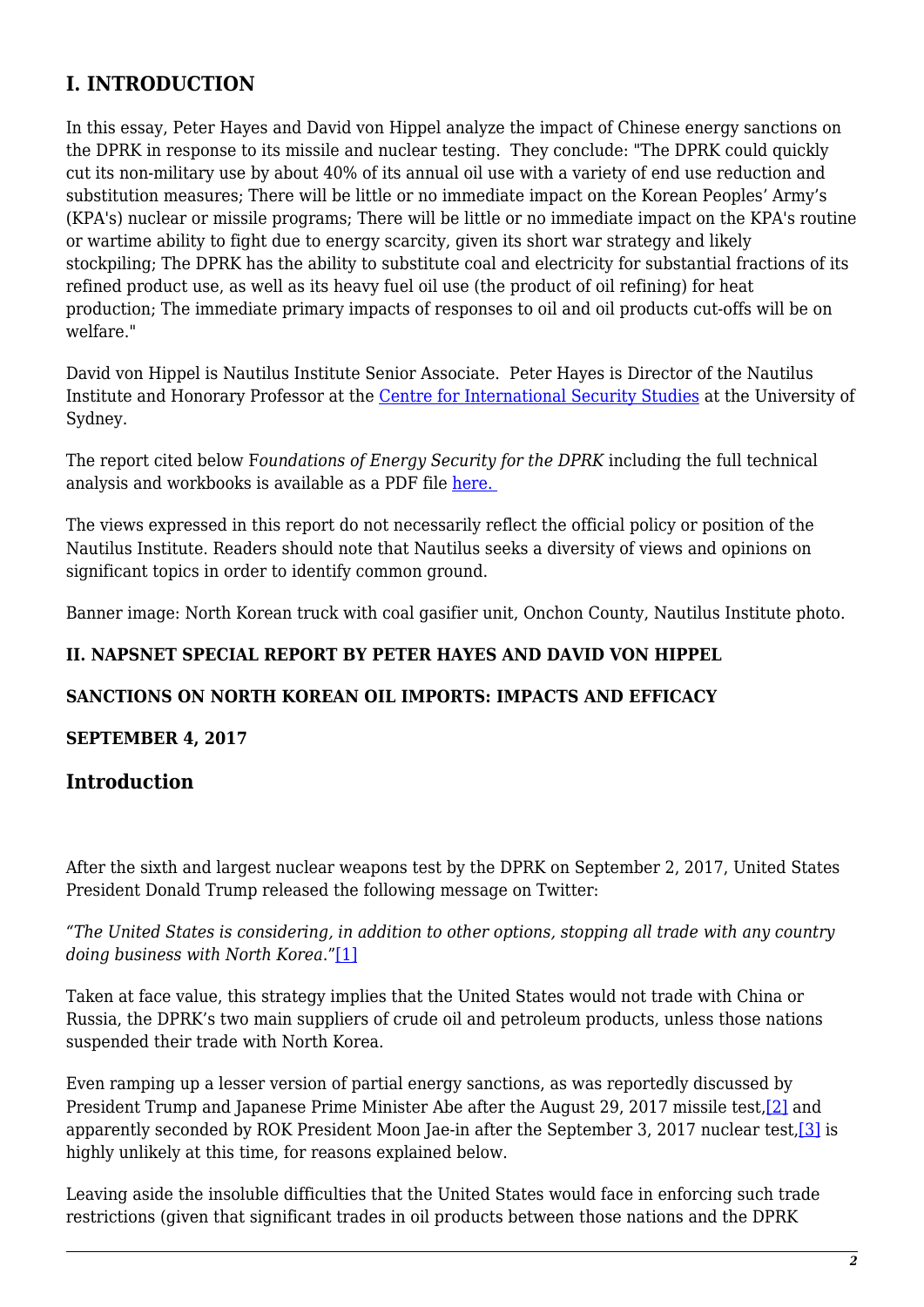already bypass customs reporting), it is already crystal clear that China will not curtail the DPRK's energy supply in response to these calls.

If and when the Trump Administration is incontrovertibly committed to sitting down with the representatives of the DPRK and other parties to discuss seriously how to denuclearize the Korean Peninsula—and were the DPRK baulking at coming to the table—then one might expect China to impose energy supply pain on the DPRK by a thousand cuts, including incremental cuts of oil supply.

<span id="page-2-0"></span>Currently, there is no indication whatsoever that such talks will take place—indeed, President Trump tweeted after the missile test that talking is pointless.<sup>[4]</sup> China has already made it clear that it will not impose sanctions on the DPRK's oil supply in a way that would lead to a conflict between the DPRK and itself while failing to halt the North Korean nuclear weapons program.[\[5\]](#page-7-4)

<span id="page-2-1"></span>Indeed, we conclude that to make such cuts now is premature, and would reduce whatever influence the Chinese have left in Pyongyang. Implementing energy strangulation with massive cuts now would simply terminate their residual influence completely.

The rest of this report examines what the DPRK might do to offset loss of oil if China and Russia were to accept US and Japanese demands to cut off some or all external energy supply to the DPRK.

## **Current Oil Supply and Use in the DPRK**

<span id="page-2-2"></span>Table 1, below, presents our previously-prepared best estimate for the year 2010 of crude oil and oil products supply and use in the DPRK.[\[6\]](#page-7-5)

The refined products balance is presented in TJ, or terajoules, a unit of energy. (1 TJ =  $10^{\circ}12$ ) joules, or a trillion joules). There are about 42.6 GJ or gigajoules (1 GJ =  $10^{\circ}$ 9 joules, or a billion joules) in a tonne (metric ton) of crude oil imported to the DPRK.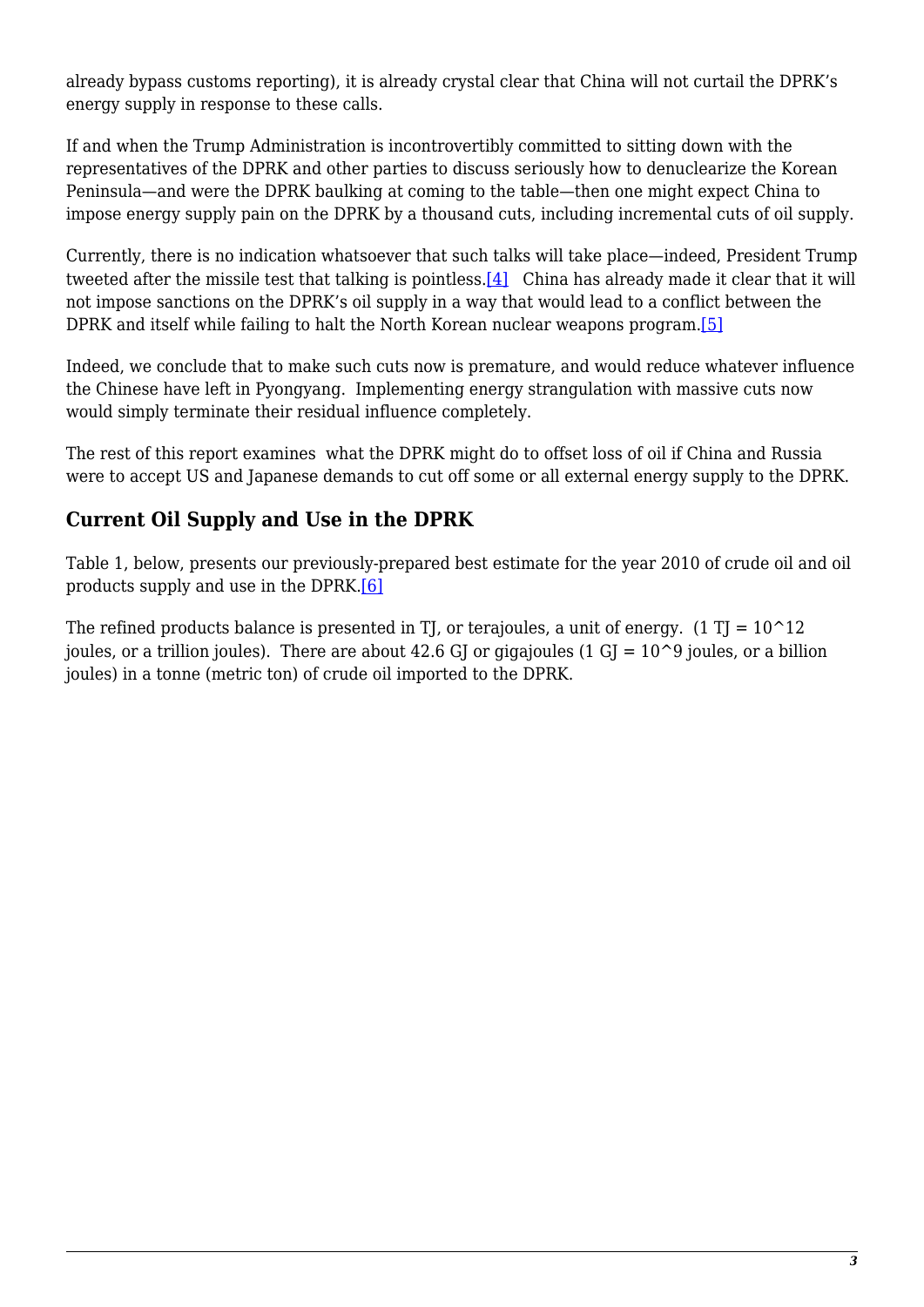| <b>LIMITS: ALSO KINETTLY LE</b>                                                                               | <b>CONTRACT</b><br><b>COL</b> | <b>AND PE</b>           | n an                           | <b>HEARY</b><br>ÚВ.   | <b>NUMBER ON ST</b> | A ATT FUEL PUEL, NEWST | <b>BOW LINE</b><br><b>CASE</b> | <b>TOTAL</b>                      |
|---------------------------------------------------------------------------------------------------------------|-------------------------------|-------------------------|--------------------------------|-----------------------|---------------------|------------------------|--------------------------------|-----------------------------------|
| <b>EXCITED CARD WAY</b>                                                                                       | 100,000                       | dicti                   | الأجالا                        | <b>HOST</b>           | a cu                | <b>SSF</b>             |                                | <b>SINGLE</b>                     |
| <b>Domestic Production</b><br><b>STATISTICS</b><br><b>Locate</b><br>Insults in Information of Marine Business | M.<br><b>Hildrid</b>          | 3.543                   | 4.256<br>Đ.                    | <b>Silver</b><br>UP.  | t fan               | 430<br><b>SH</b>       |                                | H.<br>20 700<br>14.77<br>н        |
| <b>Study Elsangers</b>                                                                                        |                               |                         |                                |                       |                     |                        |                                | ÷.                                |
| <b>THEREY TRANSPORTATION</b>                                                                                  | 77.399                        | n e sa                  | <b>TIME</b>                    | <b>STEP</b>           | u er                | <b>ERS</b>             | <b>TO</b>                      | <b>PINS</b>                       |
| The Birth School allow<br><b>Patrologie Ratining</b><br>Coat Production/Properties<br>Chargest Production     | (25.309)                      | <b>COMPANY</b><br>5,000 | and the com-<br>1,013          | <b>TALL</b><br>\$2.59 | 1248                | п.<br>1,950            | <b>COL</b>                     | <b>SECTION</b><br>÷.<br>U.<br>a.  |
| Colle Production<br><b>Created Heat Production</b>                                                            |                               |                         |                                | citi.                 |                     |                        |                                | m.<br>œ                           |
| Other Transformation<br><b>Own Use</b><br>Libbert                                                             |                               |                         |                                |                       |                     | は相談                    |                                | (1,480)<br><b>BU</b>              |
| <b>FUEL STORE FINAL CONTRACTOR</b>                                                                            |                               | <b>TER</b>              | <b>TELET</b>                   | 1,100                 | 2350                | 2,797                  | <b>COL</b>                     | <b>MATT</b>                       |
| <b>The Line of British</b>                                                                                    |                               | n an                    | <b>TANK</b>                    | ta Su                 | Tella.              | 1351                   | a a                            | L BBT                             |
| <b>MARKET LIBRARY</b>                                                                                         |                               |                         | m                              | <b>STIP</b>           |                     | ze.                    |                                | <b>STEP</b>                       |
| less and flour<br><b>Contract</b><br><b>Participants</b><br><b>Ohio Ohemicas</b>                              |                               |                         |                                | 2,588<br>-98          |                     | 223                    |                                | 2,344<br>338<br>n e               |
| Publicated Plazar<br><b>Other Metals</b><br><b>Cilico Mese pic</b><br>Transference                            |                               |                         |                                | <b>SATT</b>           |                     |                        |                                | ă.<br>3.477<br>m.                 |
| Building National<br>New apacthed industry                                                                    |                               |                         | 136                            | <b>TTP</b>            |                     |                        |                                | 214                               |
| <b>Professional Professional</b><br><b>Played</b><br>that                                                     | m,                            | <b>STATE</b><br>6,200   | 1,500<br><b>Links</b><br>AAR . | <b>Links</b>          | <b>Silver</b>       | m.                     | <b>Service</b>                 | <b>SST</b><br>8.345<br><b>AAL</b> |
| the property<br>align.<br><b>Familie av Beni</b>                                                              |                               |                         | ter.<br>g.                     | 18k                   | 48.                 |                        | t en                           | 339<br>H.<br>н                    |
| <b>RESIDENTIAL SECTION</b><br><b>Links</b><br><b>Class Mi</b>                                                 | m.                            | m                       | $\bar{a}$                      | ò.                    | m<br>-187<br>in 1   | 1,282<br>1,195<br>m.   | ×                              | 2,819<br>1,871<br><b>HALL</b>     |
| AMROULTURAL SECTOR<br>Forbin Operations:<br>Processing Char-                                                  | m.                            | $\frac{1}{2}$           | 1,188<br>486<br><b>STE</b>     | $\sim$                | m.                  | ×.                     | $\sim$                         | 1,758<br>a is<br>411              |
| FOREST ELECTOR<br>Large Bruns<br>Called Arts Processing Other                                                 | $\mathbb{R}^n$                | ×                       | 44.54<br>684<br>w              | 139<br>TH.<br>Ħ.      | $\mathcal{C}$       | m.                     | ×                              | <b>THE</b><br>61<br>tal.          |
| MATARY BECTOR<br>Tracks and other Transport<br><b>Address Company</b>                                         | $\mathcal{L}_{\mathrm{eff}}$  | a ma<br>2,984<br>т      | 1,765<br>50<br>65              | <b>All</b>            | <b>CONTRACTOR</b>   | m.                     | an i                           | <b>THEFT</b><br>3,034<br>M.       |
| Ar Forces<br><b>Hayan Forces</b><br>Military Manufacturing                                                    |                               | <b>SP</b><br>37 L       | 1,545                          | <b>Alle</b>           | <b>COM</b>          |                        | <b>Service</b>                 | <b>START</b><br>4.138             |
| <b>Dutchings and Oliver</b>                                                                                   |                               |                         | 11                             |                       |                     |                        |                                | T)                                |
| AUSUCCOMERCAL MCTONE                                                                                          |                               |                         |                                |                       | 長い                  | <b>THE</b>             |                                | 411                               |
| AGE SPECIALIST HER SECTIONS                                                                                   |                               |                         | $\mathcal{C}^{\mathcal{C}}$    |                       |                     |                        |                                | H.                                |
| <b>Now district of white</b>                                                                                  |                               |                         |                                |                       |                     | m.                     |                                | 制                                 |

#### *Table 1: Estimated Refined Products Balance for the DPRK, 2010*

Source: Unpublished Nautilus update of 2009 estimates in p. 147 of *Foundations of Energy Security for the DPRK: 1990-2009 Energy Balances, Engagement Options, and Future Paths for Energy and Economic Redevelopment*, by David von Hippel and Peter Hayes (2012), NAPSNet Special Reports, December 18, 2012, p. 147, at: [https://nautilus.org/napsnet/napsnet-specia-](https://nautilus.org/napsnet/napsnet-special-reports/foundations-of-energy-security-for-the-dprk-1990-2009-energy-balances-engagement-options-and-future-paths-for-energy-and-economic-redevelopment/) [-reports/foundations-of-energy-security-for-t](https://nautilus.org/napsnet/napsnet-special-reports/foundations-of-energy-security-for-the-dprk-1990-2009-energy-balances-engagement-options-and-future-paths-for-energy-and-economic-redevelopment/)[e-dprk-1990-2009-energy-balances-enga](https://nautilus.org/napsnet/napsnet-special-reports/foundations-of-energy-security-for-the-dprk-1990-2009-energy-balances-engagement-options-and-future-paths-for-energy-and-economic-redevelopment/)[ement-options-and-future-paths-for-energy-and-economic-redevelopment/](https://nautilus.org/napsnet/napsnet-special-reports/foundations-of-energy-security-for-the-dprk-1990-2009-energy-balances-engagement-options-and-future-paths-for-energy-and-economic-redevelopment/)

<span id="page-3-0"></span>Since this table was last updated, the DPRK economy has grown significantly.[\[7\]](#page-7-6) We model this growth by assuming that oil use has expanded economy-wide at roughly 2.5% per year over the 7 years since our last analysis, so the totals in the right hand column for final oil products use have likely grown about by about 19% since 2010.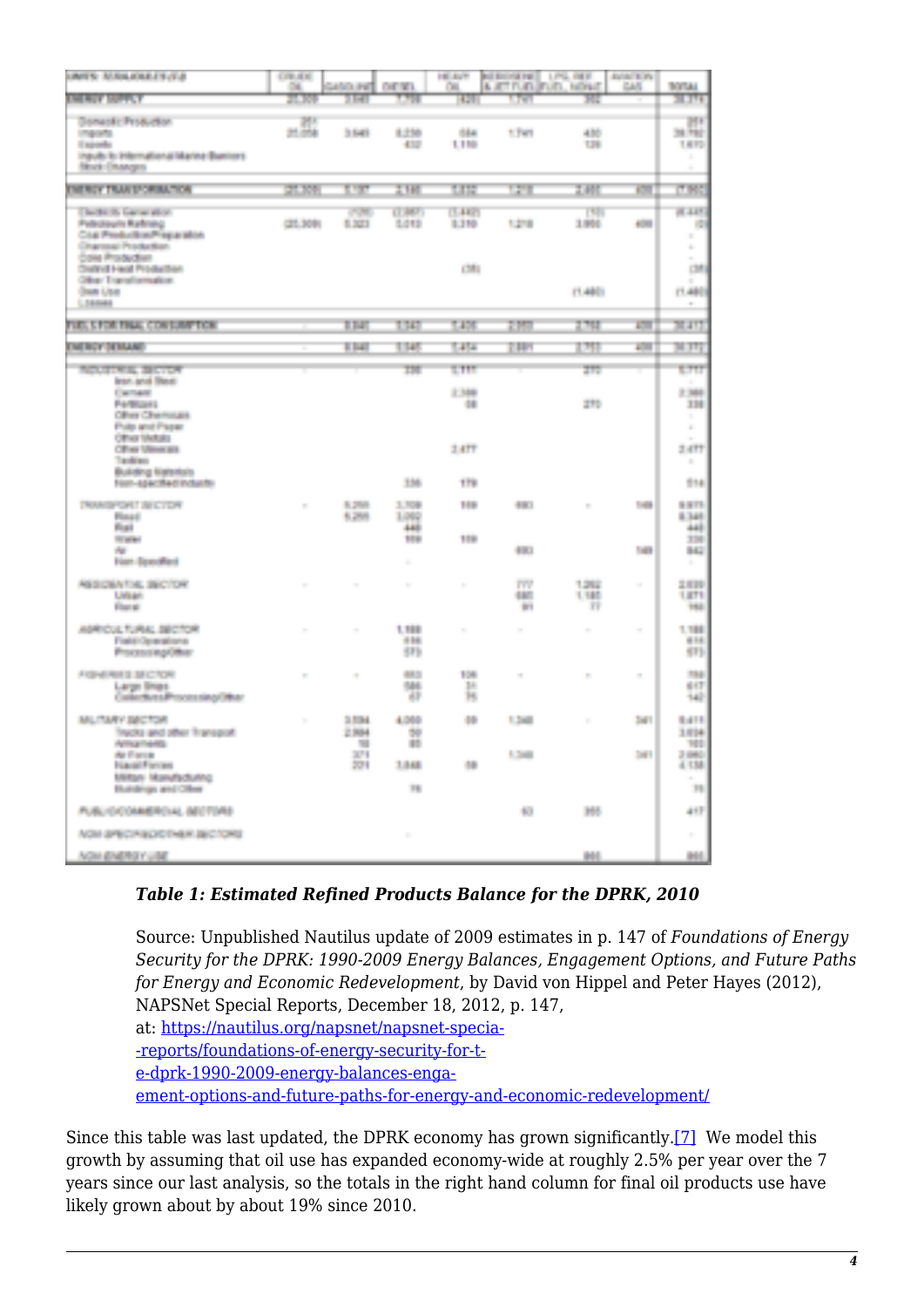<span id="page-4-0"></span>Thus, total oil use in DPRK in 2017 assuming no sanctions would have been about  $(30.400 \text{ T} \mid * 1.19)$  $/(2.6 \text{ G}) = 36,100 \text{ T}$  in 2017, or the energy equivalent of about 850,000 tonnes of crude oil imports[.\[8\]](#page-7-7)

As is laid out in Table 1, the different supplies of each oil product (diesel, gasoline, heavy oil--which is basically liquid coal used in ship bunkers, power boilers, heavy industry to create heat, kerosene and jetfuel, liquefied petroleum gas—LPG or "propane"—and non-energy products such as bitumen) are shown relative to the big sectoral users of refined oil products. DPRK refined products use was, and still is, dominated by the industry, transport, and military sectors. Although we have applied a simple growth factor to all uses of petroleum products in the DPRK, it is likely, based on a qualitative analysis of recent news reports, that a similar refined products balance for 2017 would show a few differences relative to 2010:

- Expanded use of diesel fuel for power generation, mostly not associated with the electricity grid, but rather use of diesel generators by individual businesses, markets, and other organizations to substitute for intermittent grid power supplies.
- Greater use of oil products for transportation, especially in private vehicles.
- Likely expanded use of LPG for cooking, particularly in wealthier households in Pyongyang.
- <span id="page-4-1"></span>• Greater imports of refined products, probably with most of the increase in imports from Russia, either directly or, as indicated by a recent legal action by the US Department of Justice, indirectly through companies in Singapore and elsewhere[.\[9\]](#page-7-8)

Although Chinese customs reports of Chinese crude oil shipments to the DPRK—most of which arrive by cross-border pipeline to the DPRK refinery in Sinuiju in the DPRK's Northwest—have been irregular of late, our best guess is that Chinese crude shipments have not changed much in recent years on an annual basis. As a consequence, any increases in oil products use from 2010 to 2017 were likely to have been met by increased oil products imports.

## **Military Use and Stockpiles**

<span id="page-4-2"></span>In 2010, by our estimate, the military accounted for about 31%, say one third, of total DPRK oil use, closer to 40 percent of gasoline and diesel use, and nearly half of the use of kerosene and jetfuel (which we lump together, because they are similar products). Based on detailed analysis of DPRK military energy use[,\[10\]](#page-7-9) we estimate that the DPRK can fight for about a month before it will run out of fuel; and it likely has stockpiles sufficient for a year of routine, non-wartime usage—could be more, but we doubt that it would be less. Thus, we can simply remove the DPRK military use or about one third of the estimated annual use from the analysis as it is already, we assume, buffered by stored products for at least a year against an energy supply cutoff by China and/or Russia.

That leaves the other two-thirds of oil end-use, or roughly the energy equivalent of 585,000 tonnes of crude oil, immediately vulnerable to a supply cutoff. Add to that the equivalent of an additional estimated 510,000 tonnes of crude oil used in electricity generation—most in on-site diesel generators, and the equivalent of over 1 million tonnes of crude oil demand might be vulnerable to a cutoff.

### **DPRK Response to Loss of Oil Imports**

We estimate that the following measures could be taken by the DPRK line agencies to either substitute non-oil energy supplies for imported oil; or simply cut end use by fiat: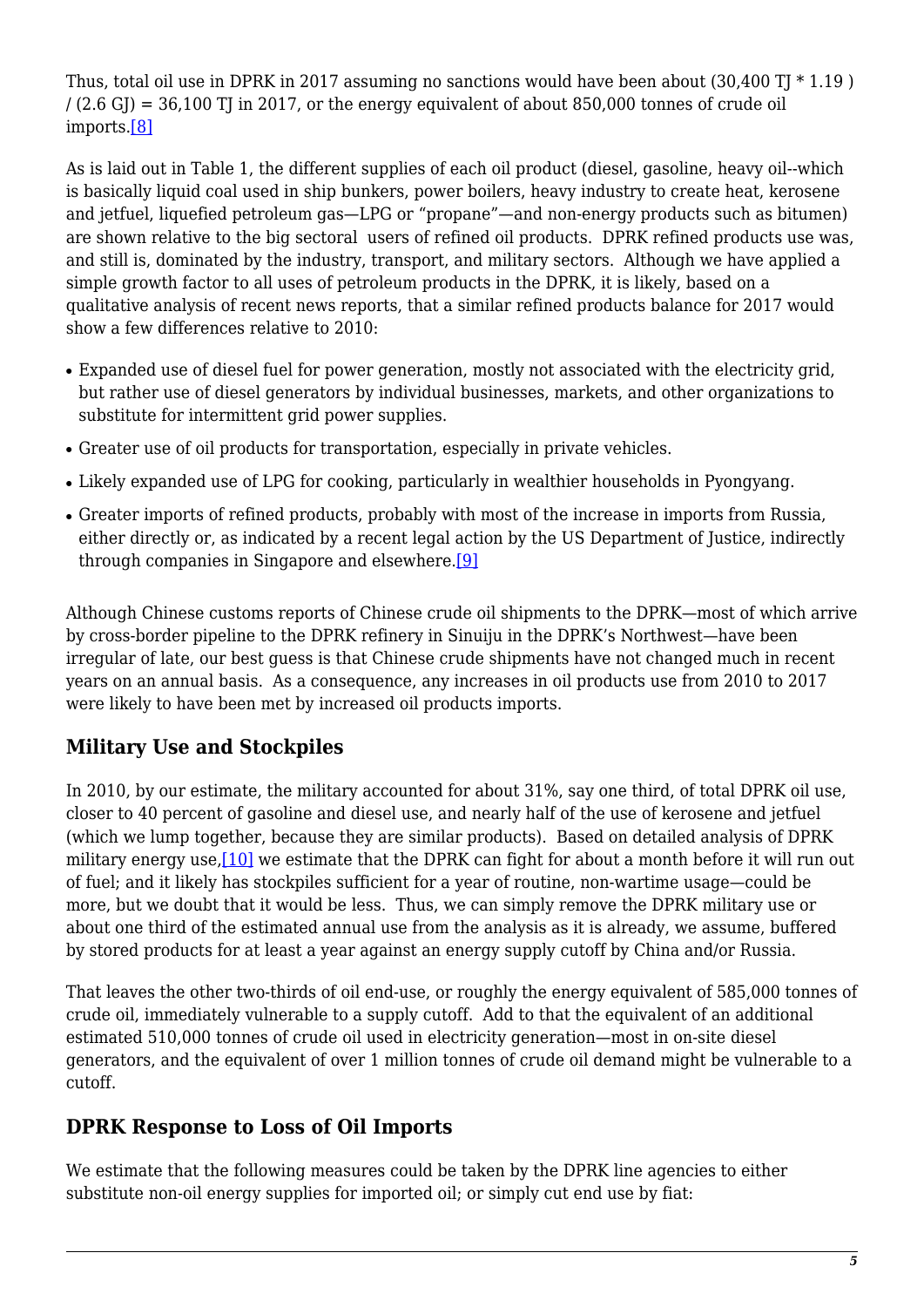- 1. Curtailment of diesel fuel availability for half of users of on-site generation.
- 2. Curtailment of gasoline use in private generators for most users.
- 3. A 50 percent reduction in the use of heavy fuel oil as a starter fuel for coal-fired plants, and in the few heavy-oil-fired power plants in the DPRK.
- 4. A reduction in 80% of Minerals Subsector heavy fuel oil use due to sanctions, and a curtailment in heavy oil use in cement and other subsectors, as those sectors revert entirely to use of coal; or shut down anyway due to already imposed sanctions on minerals exports.
- 5. A 15% reduction in diesel truck use by substitution for diesel with biomass/charcoal/coal in older gasifier trucks, plus a 10% reduction from use curtailment/mode shifting in diesel trucks, trains, and ships/boats.
- 6. A 50% reduction in the use of gasoline in autos (and gasoline trucks) by imposition of curtailments for many vehicle owners.
- 7. A shift (50%) in the residential and commercial sectors from use of kerosene to electricity (including from solar photovoltaic panels) use for lighting, and curtailment in some instances, plus a reduction of LPG use for cooking by half through the use of substitute fuels (biomass and coal).

Note that these reductions do not touch either the military sector; nor the fisheries and agriculture sector, which are needed to feed the DPRK population. The estimated reductions from each of these measures are shown in Table 2, below. Please note that these are very rough and preliminary estimates, and should be set in the context of an updated estimate of supply and demand for oil products and other fuels in the DPRK, which is not yet available.

Nonetheless, these calculations reveal that should the DPRK choose to take these measures to reduce oil consumption in the face of a supply cut-off, the result could be an annual reduction in oil demand nearly equivalent to the DPRK's typical imports of crude oil in recent years (500,000 tonnes), or nearly 40 percent of what we (albeit very crudely and preliminarily) estimates to be DPRK oil and oil products demand in 2017.

| the of Fuck in Selected Sectors/End thes, and Potential<br>Revillage Division,                      | 2008       | <b>JOIF</b> | <b>Republicate Tennis</b> | 2017 peter-<br>realized some | TT.    | <b>Repulsable</b><br>Cruzle Oil<br>Imports<br>Channel C |
|-----------------------------------------------------------------------------------------------------|------------|-------------|---------------------------|------------------------------|--------|---------------------------------------------------------|
| Diesel for On-site Power-Seneration                                                                 | 1.86P      | 15,094      | 2076                      | <b>TAIS</b>                  | 2,5,22 | 176.509.54                                              |
| Gaschine for Drushe Proper Generation                                                               | <b>CHI</b> | 1,298       | <b>SETTL</b>              | 259                          | 1,007  | 24,338                                                  |
| Heavy Fuel-Oil Use in Power Genetation                                                              | 1,442      | 2,4000      | 2076                      | 1.344                        | 1,748  | $-01, 011$                                              |
| Industrial Heavy Oil Use                                                                            | 3,531      | 私の力         | <b>HOW</b>                | <b>THEFT</b>                 | 1,680  | 1,38,783                                                |
| Tiransport Diesel use                                                                               | 1,709      | 4,409       | 29%                       | 3.307                        | 1,100  | 四川市                                                     |
| Transport-Sassalene Use                                                                             | 3.258      | 6,246       | 30%                       | 8,938                        | 8,128  | 71, 811                                                 |
| Residential and Commercial Kennsene and LPG Use                                                     | 3,498      | 2,820       | <b>SILLER</b>             | 1,462                        | 1,488  | 34, 399                                                 |
| Total of Allstee                                                                                    | 22,966     | 29.406      | <b>BERTHERE</b>           | 18, 202                      | 21.479 | 304, 179                                                |
| Total Oil Products use in Bernard plus Electricity Generation (TJ)                                  | 36,007     | 55,500      |                           | 34,460                       |        |                                                         |
| Fractional Reduction in Tistal Dif Products use in Demand plus<br><b>Bectricity Generation (TE)</b> |            |             |                           |                              |        |                                                         |

#### *Table 2: Rough Estimates of Potential Reductions in Oil Products Use in Response to a Supply Cut-off in the DPRK*

Thus, if China *were* to cut its roughly 500,000 tonnes of oil exports to the DPRK by 50 percent, that is, by 250,000 tonnes, the substitutions and cuts that the DPRK could achieve would enable it to buffer against major effects on its economy for at least a year—similar to the buffer that is already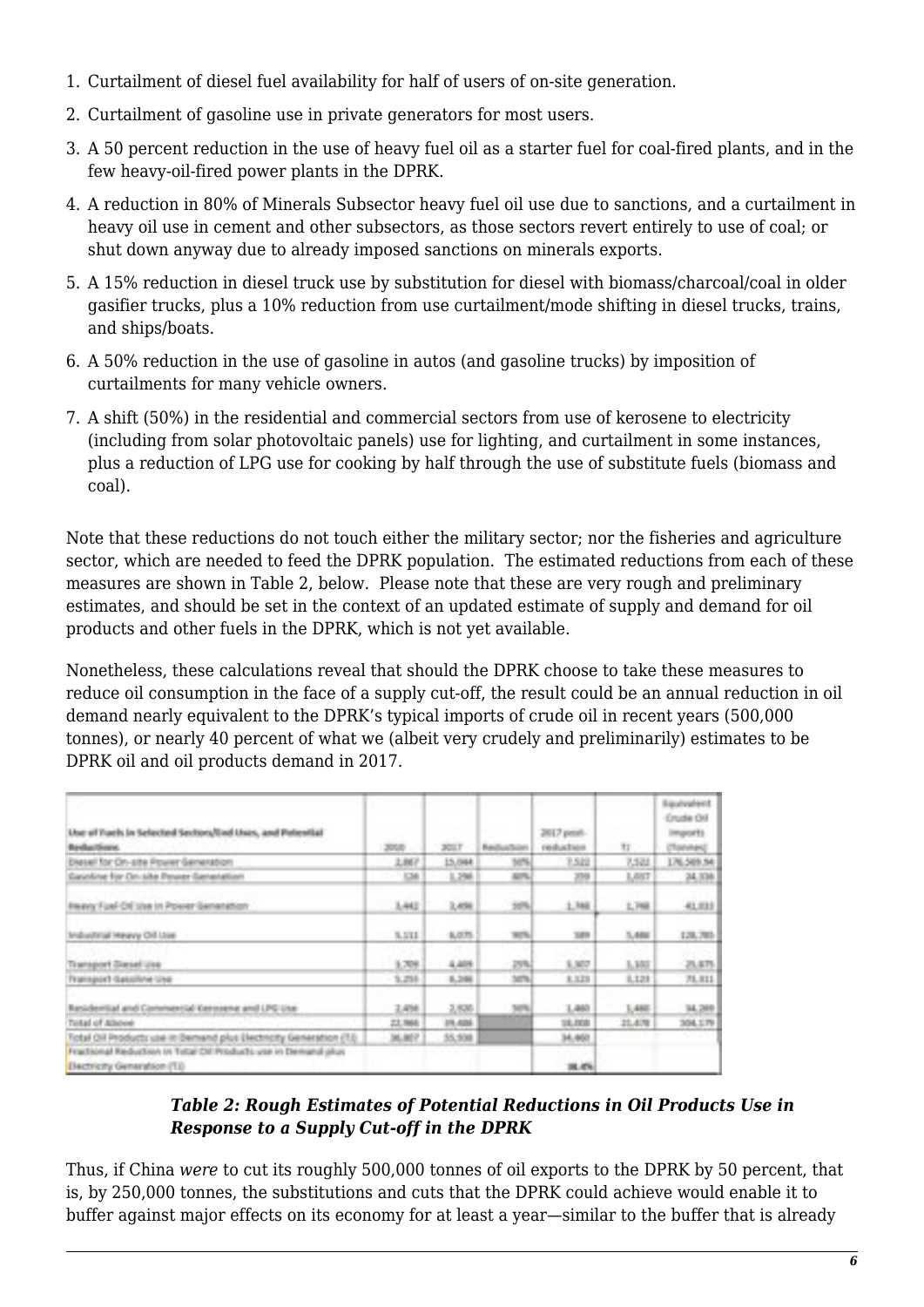likely in place for the military users of oil in the DPRK by past stockpiling. This analysis assumes no prior stockpiling in the non-military sector, which is unrealistic. It also takes no account of very small-scale oil production in the DPRK itself, which may be on-going.

This is a very crude estimate of the possible impacts of implementing energy sanctions on the DPRK. It assumes that such drastic measures could be implemented in a few months by fiat—North Korea being one of the few places where such command directives could be undertaken with some hope of success. It also does not account for local resilience whereby local coal, hydro and biomass resources could be drawn on quickly by mobilizing labor. And, it does not reflect the additional resilience that the existence of private markets for fuels would lend to the overall system, with likely emergence of shadow prices and black markets that would drive supply towards those with the greatest purchasing power.

A detailed study is needed to understand more fully how various levels of cuts to Chinese and Russian oil supplies to the DPRK would play out.

## **Conclusions**

Even these basic estimates, however, suggest the following with regard to even massive (say 50 percent) Chinese oil export cuts to the DPRK:

a) The DPRK could quickly cut its non-military use by about 40% of its annual oil use with a variety of end use reduction and substitution measures.

b) There will be little or no immediate impact on the Korean Peoples' Army's (KPA's) nuclear or missile programs.

c) There will be little or no immediate impact on the KPA's routine or wartime ability to fight due to energy scarcity, given its short war strategy and likely stockpiling.

d) The DPRK has the ability to substitute coal and electricity for substantial fractions of its refined product use, as well as its heavy fuel oil use (the product of oil refining) for heat production.

e) The immediate primary impacts of responses to oil and oil products cut-offs will be on welfare; people will be forced to walk or not move at all, and to push buses instead of riding in them. There will be less light in households due to less kerosene, and less on-site power generation. There will be more deforestation to produce biomass and charcoal used in gasifiers to run trucks, leading to more erosion, floods, less food crops, and more famine. There will be less diesel fuel to pump water to irrigate rice paddies, to process crops into foodstuffs, to transport food and other household necessities, and to transport agricultural products to markets before they spoil.

f) Past experience—including extensive field observations of the DPRK populace responding to prior deprivations—suggests that even these deep cuts and resulting scarcity and welfare impacts will not lead to social instability. North Koreans mostly will obey and endure the strictures resulting from these sanctions.

g) China cannot force the DPRK to the negotiating table by means of energy sanctions, and it is unreasonable to demand that it do so, at least not before the United States demonstrates incontrovertibly that it is closing on engagement of the DPRK. Indeed, such demands are highly unrealistic and reflect "strategic confusion" in American policy towards the DPRK.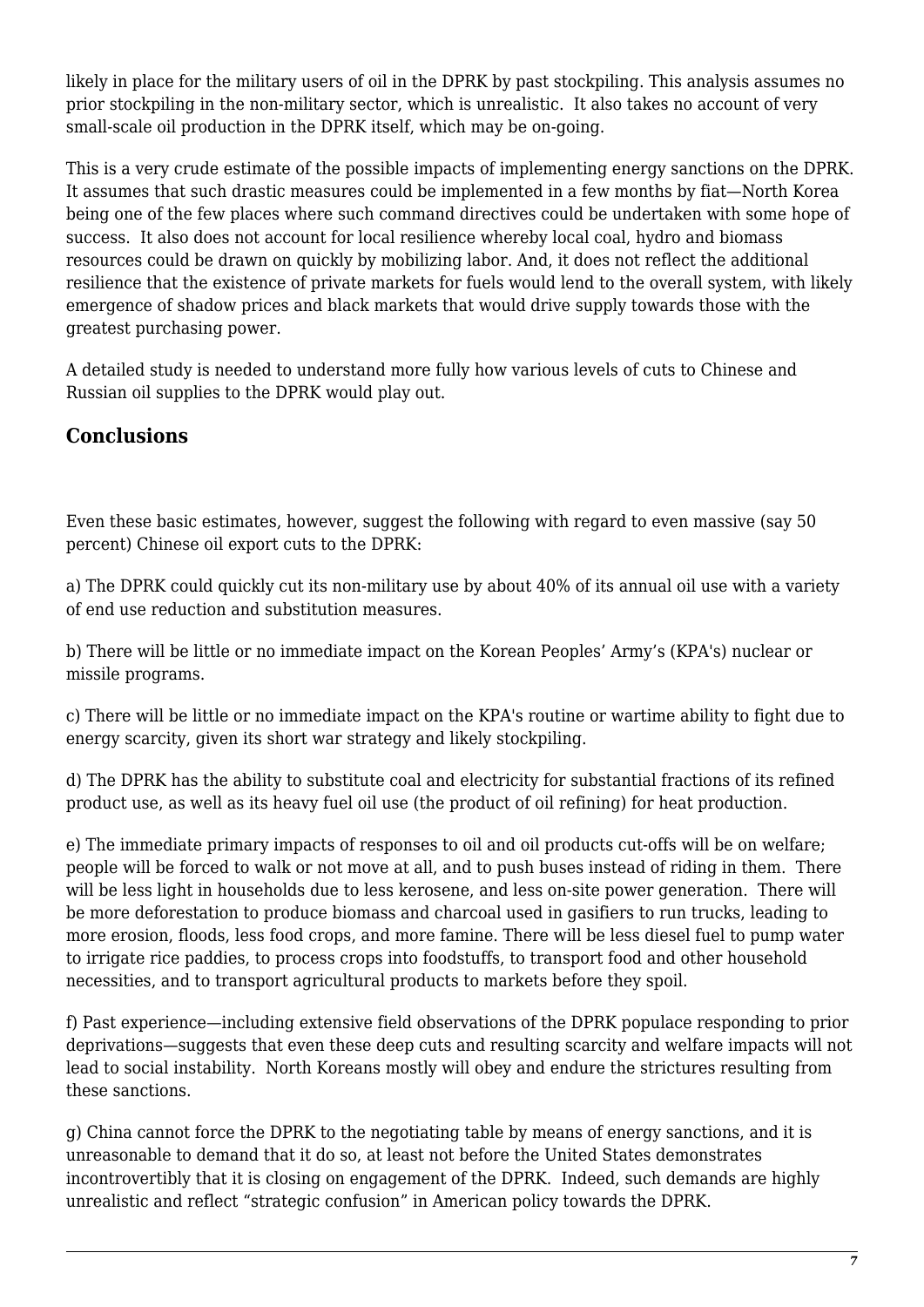h) If such demands were heeded and acted on now, the results would be counterproductive with respect to the overarching primary goals of avoiding war, resuming negotiations, and ending the North Korean nuclear threat.

## **III. ENDNOTES**

<span id="page-7-0"></span>[\[1\]](#page-1-0) @realDonaldTrump, dated 9:14 AM - Sep 3, 2017, available as <https://twitter.com/realDonaldTrump>.

<span id="page-7-1"></span>[\[2\]](#page-1-1) "Abe, Trump vow to 'make North Korea change its policies'" *Nikkei Asia Review*, September 3, 2017, at: [https://asia.nikkei.com/Politics-Economy/Policy-Politics/Abe-Trump-vow-to-mak-](https://asia.nikkei.com/Politics-Economy/Policy-Politics/Abe-Trump-vow-to-make-North-Korea-change-its-policies) [-North-Korea-change-its-policies](https://asia.nikkei.com/Politics-Economy/Policy-Politics/Abe-Trump-vow-to-make-North-Korea-change-its-policies)

<span id="page-7-2"></span>[\[3\]](#page-1-2) Bryan Harris, "South Korea looks to choke North with oil embargo, Beijing's likely opposition highlights lack of options facing Seoul and Washington," *Financial Times*, September 4, 2017 (behind paywall) at: <https://www.ft.com/content/b4d37d7e-91d8-11e7-a9e6-11d2f0ebb7f0>

<span id="page-7-3"></span>[\[4\]](#page-2-0) "'Talking is not the answer' with Pyongyang, Trump tweets in contradiction to Mattis, Tillerson," *The Japan Times*, August 31, 2017, at: [https://www.japantimes.co.jp/news/2017/08/31/asia](https://www.japantimes.co.jp/news/2017/08/31/asia-pacific/politics-diplomacy-asia-pacific/talking-not-answer-pyongyang-trump-tweets-contradiction-mattis-tillerson/#.Wa4-eT6GPcs)[pacific/politics-diplomacy-asia-pacific/talking-not-answer-pyongyang-trump-tweets-cont](https://www.japantimes.co.jp/news/2017/08/31/asia-pacific/politics-diplomacy-asia-pacific/talking-not-answer-pyongyang-trump-tweets-contradiction-mattis-tillerson/#.Wa4-eT6GPcs)[adiction-mattis-tillerson/#.Wa4-eT6GPcs](https://www.japantimes.co.jp/news/2017/08/31/asia-pacific/politics-diplomacy-asia-pacific/talking-not-answer-pyongyang-trump-tweets-contradiction-mattis-tillerson/#.Wa4-eT6GPcs)

<span id="page-7-4"></span>[\[5\]](#page-2-1) "How should Beijing respond to Pyongyang's new nuclear test?" (editorial) *Global Times*, September 3, 2017, at:<http://www.globaltimes.cn/content/1064487.shtml>

<span id="page-7-5"></span>[\[6\]](#page-2-2) For 2009 and earlier versions of this refined products balance, see (for example) p. 147 of *Foundations of Energy Security for the DPRK: 1990-2009 Energy Balances, Engagement Options, and Future Paths for Energy and Economic Redevelopment*, by David von Hippel and Peter Hayes (2012), NAPSNet Special Reports, December 18, 2012, at: [https://nautilus.org/napsnet/napsnet](https://nautilus.org/napsnet/napsnet-special-reports/foundations-of-energy-security-for-the-dprk-1990-2009-energy-balances-engagement-options-and-future-paths-for-energy-and-economic-redevelopment/)[special-reports/foundations-of-energy-security-for-the-dprk-1990-2009-energy-balance-](https://nautilus.org/napsnet/napsnet-special-reports/foundations-of-energy-security-for-the-dprk-1990-2009-energy-balances-engagement-options-and-future-paths-for-energy-and-economic-redevelopment/) [-engagement-options-and-future-paths-for-energy-and-economic-redevelopment/](https://nautilus.org/napsnet/napsnet-special-reports/foundations-of-energy-security-for-the-dprk-1990-2009-energy-balances-engagement-options-and-future-paths-for-energy-and-economic-redevelopment/)

<span id="page-7-6"></span>[\[7\]](#page-3-0) See, for example, Jiyeun Lee (2017), "North Korea's Economy Is Growing at Its Fastest Pace Since 1999", Bloomberg, dated July 20, 2017, and available as [https://www.bloomberg.com/news/articles/2017-07-21/nor](https://www.bloomberg.com/news/articles/2017-07-21/north-korea-s-economy-rebounds-from-drought-amid-missile-focus)[h-korea-s-economy-rebounds-from-drought-amid-missile-focus](https://www.bloomberg.com/news/articles/2017-07-21/north-korea-s-economy-rebounds-from-drought-amid-missile-focus).

<span id="page-7-7"></span>[\[8\]](#page-4-0) We adopt tonnes of crude oil-equivalent as the base unit in this essay in order to illustrate the impacts of cuts in Chinese crude oil supply to the DPRK, although it is an unusual energy unit to select for conventional energy-economic analysis.

<span id="page-7-8"></span>[\[9\]](#page-4-1) See, for example, Tomotaro Inoue (2017), "N. Korea procuring Russian fuel via Singapore dealers: defector", *Kyodo News*, dated June 28, 2017, available as [https://english.kyodonews.net/news/2017/06/6f47a07fd486](https://english.kyodonews.net/news/2017/06/6f47a07fd486-update1-n-korea-procuring-russian-fuel-via-singapore-dealers-defector.html) [update1-n-korea-procuring-russian-fuel-via-singapore-dealers-defector.html](https://english.kyodonews.net/news/2017/06/6f47a07fd486-update1-n-korea-procuring-russian-fuel-via-singapore-dealers-defector.html).

<span id="page-7-9"></span>[\[10\]](#page-4-2) David von Hippel, Peter Hayes and Roger Cavazos, "An Updated Estimate of Energy Use in the Armed Forces of the Democratic People's Republic of Korea (DPRK)", NAPSNet Special Reports, August 04, 2015, [https://nautilus.org/napsnet/napsnet-special-reports/an-updated-estima](https://nautilus.org/napsnet/napsnet-special-reports/an-updated-estimate-of-energy-use-in-the-armed-forces-of-the-democratic-peoples-republic-of-korea-dprk/)[e-of-energy-use-in-the-armed-forces-of-the-democratic-peoples-republic-of-korea-dprk/](https://nautilus.org/napsnet/napsnet-special-reports/an-updated-estimate-of-energy-use-in-the-armed-forces-of-the-democratic-peoples-republic-of-korea-dprk/)